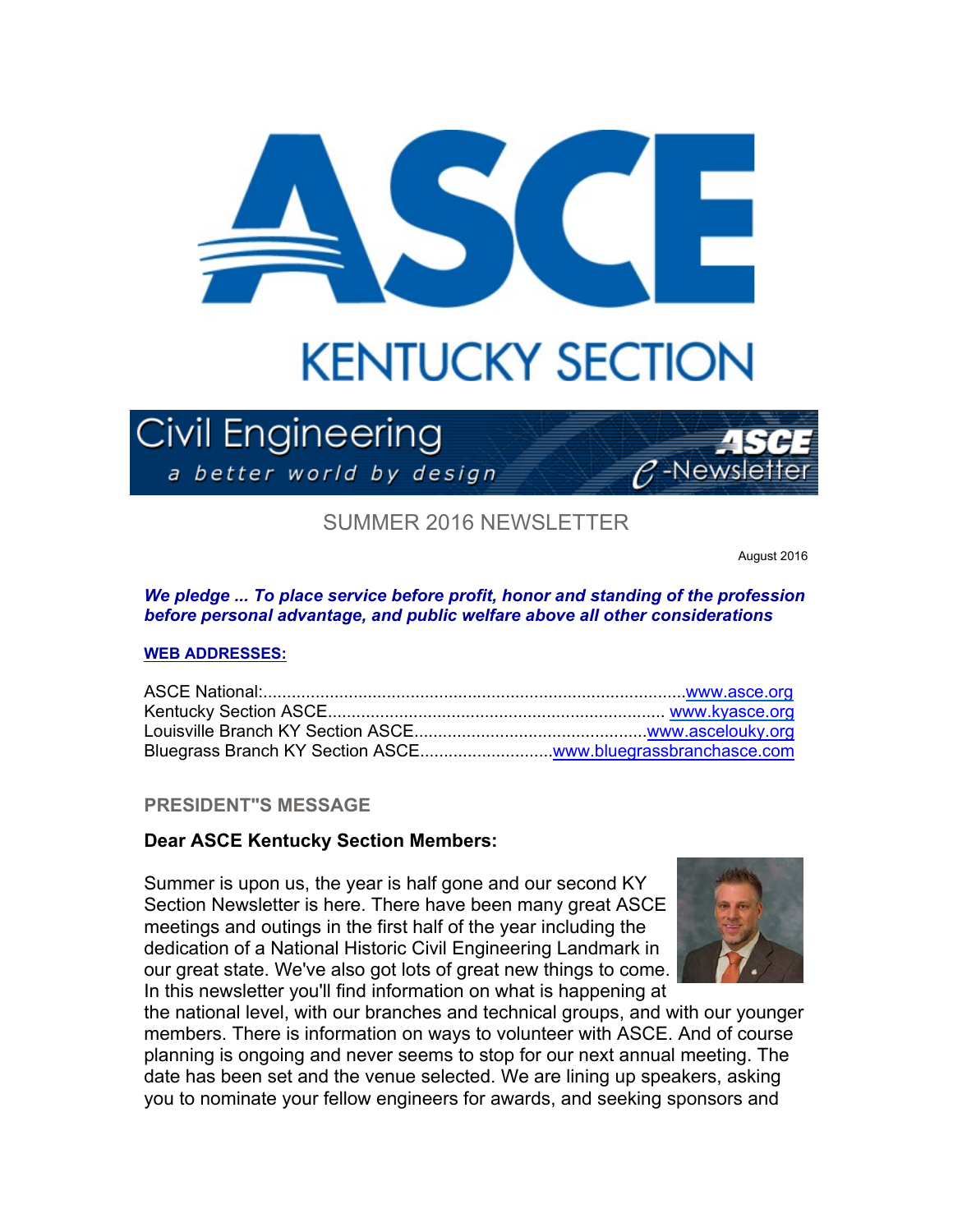exhibitors to help make the day go off without a hitch. October 14th is the day. Mark it on your calendars. Plan to spend the day at the Lexington Convention Center exploring interesting topics, gaining continuing education, recognizing achievement, eating good food, hanging with great company, and having fun with Engineering.

One last thing...get prepared because ASCE plans to roll out a BIG (Donald Trump would say HUGE) project that I have a feeling you may or may not hear a lot about over the upcoming months...for now we'll leave it at this...



## **DREAM BIG: CHANGING THE CONVERSATION ABOUT ENGINEERING**

Premiering in giant-screen theaters Engineers Week, February 2017!

Don't say I didn't warn you. BTW, it looks awesome! As always, should you have any questions, comments, or suggestions, please don't hesitate to contact any of the Section Officers.

Thank you,

*W. Andrew Gilley, PE, M.ASCE ASCE Kentucky Section President* 

**KENTUCKY SECTION CONTACTS**

**Officers:** Josh Johnson, P.E. - Past President Andy Gilley, P.E. - President Josh Johnson, P.E. - Vice-President Denise Hettinger, P.E. - Treasurer Jason Hurt, P.E. - Secretary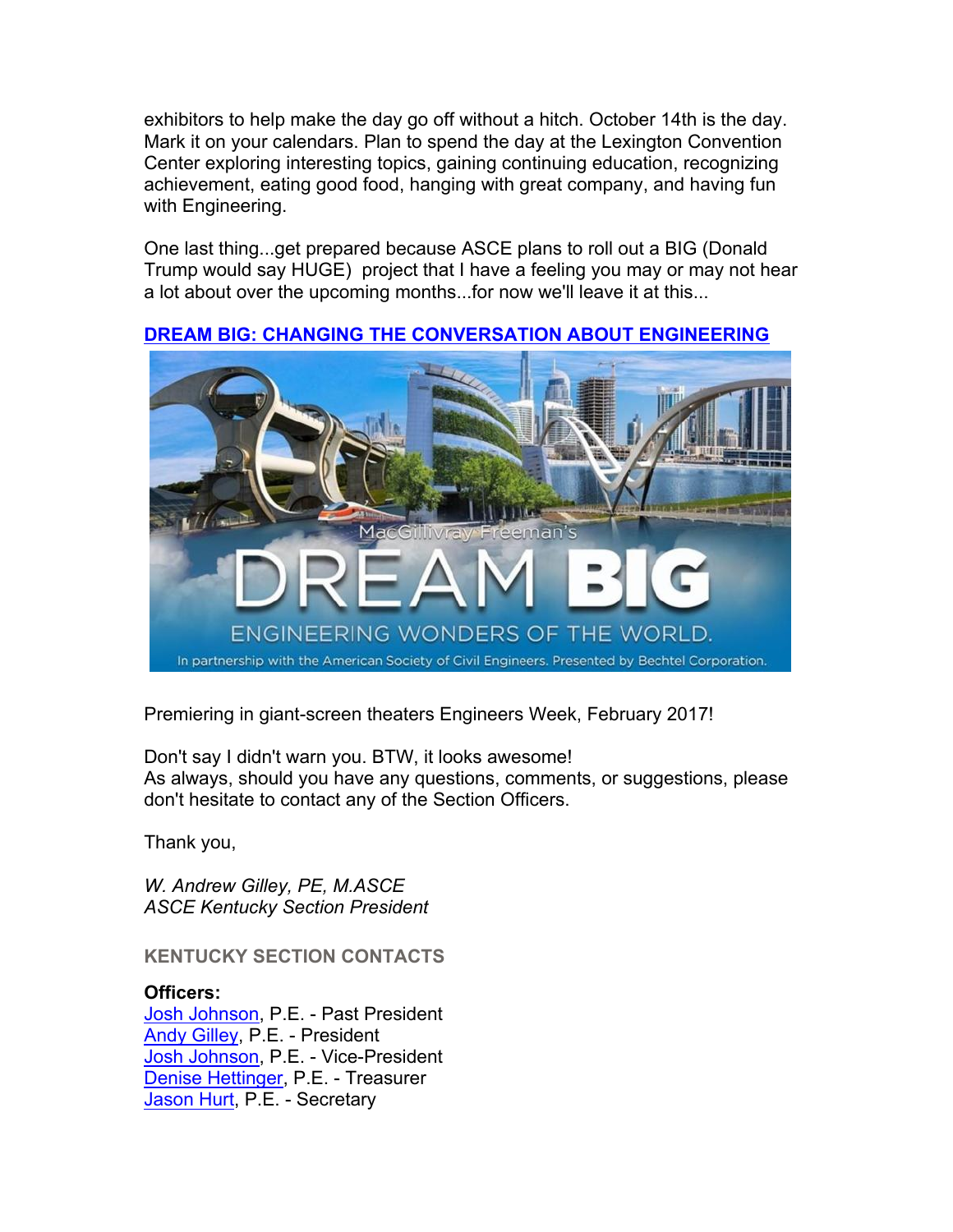Michelle Meehan, P.E. - Newsletter Editor

## **Other Board Members:**

Nancy Albright, P.E. - Scholarship Committee David Deitz, P.E. - History and Heritage Committee Daniel Tegene, P.E. - Government Relations Ryan Tinsley, P.E. - Younger Members Group

# **Region IV Governor:**

Jon Keeling, P.E.

## **REGION IV GOVERNOR'S MESSAGE**

ASCE Kentucky Section Members -

There have been several Regional ASCE activities of note during the first half of 2016. Our Regional leadership (including myself) helped with planning for the MRLC that was held in February. Feedback indicated a well-attended and successful event.



I attended a face to face Raise The Bar Committee meeting in February as well (meeting was held in Denver), where our focus was on discussing possible new focus/direction for the RTB Committee (now including student outreach planning). I also helped in the planning for our Region 4 BOG/Assembly of Delegates meeting that was held April 15-16 in Nashville.

I am serving as interim co-chair for the DVT Committee, and helped host/plan the competition. We had 3 entries from across our Region, and the winner this year was Matthew Lovell from the Indiana Section. Our Section/Branches were well represented at the meeting as well - I appreciate everyone's time and involvement!

Finally, I was happy to be able to attend the Historic Landmark Ceremony the Section held at Lake Barkley State Resort Park - the weather was stormy, but we had a good turnout, and all enjoyed networking afterwards in the Park Lodge.

I appreciate the opportunity to serve on the ASCE Region 4 Board as your Governor. Please feel free to contact me about any issues concerning ASCE at the local or state level.

Thank you,

*Jon Keeling, PE, M.ASCE ASCE Region IV Governor*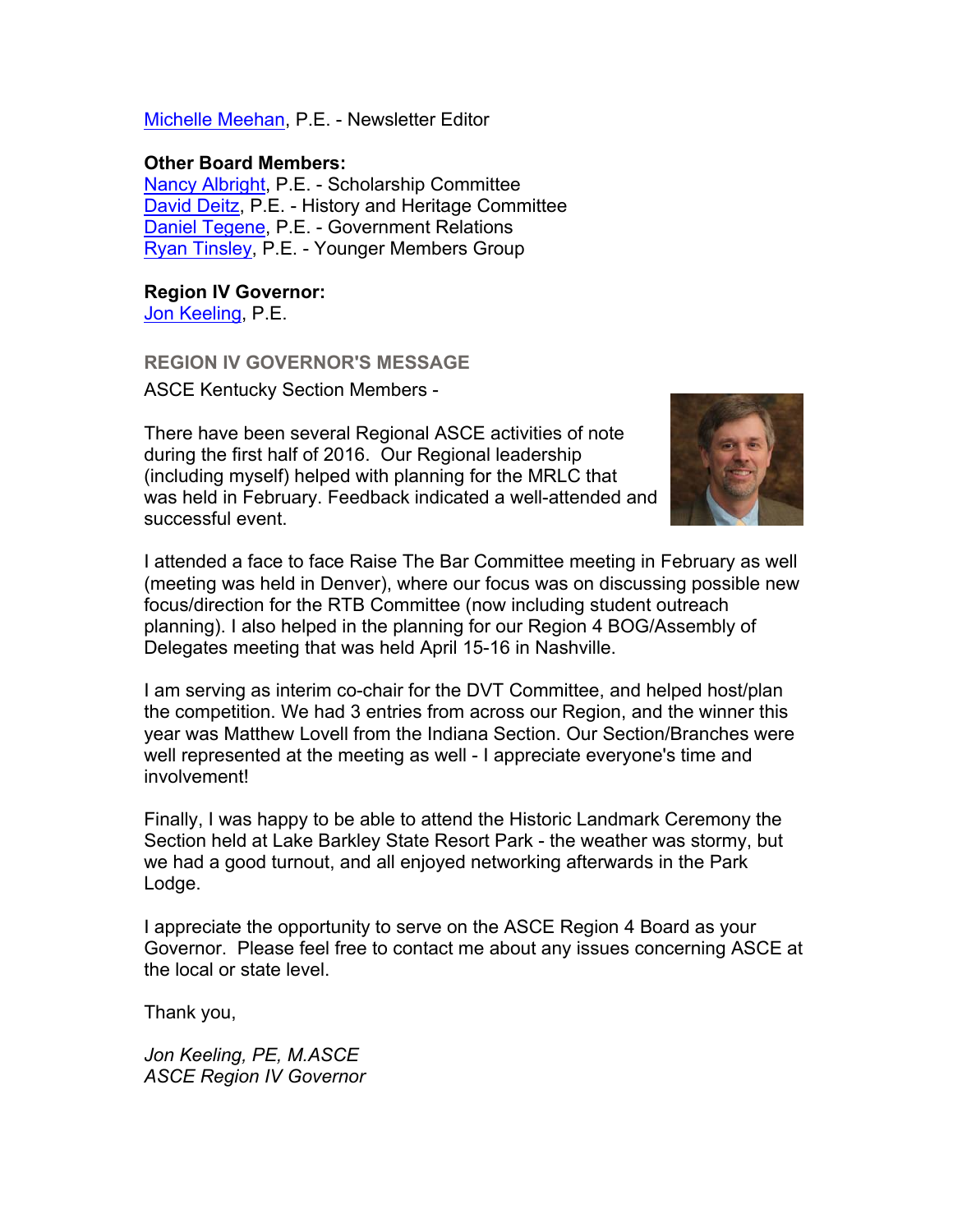## **VOLUNTEER OPPORTUNITIES**

Are you interested in becoming more involved with ASCE? We have several volunteer opportunities available!

## **Daniel V. Terrell Committee Chair**

ASCE Kentucky section is looking for an energetic member to become our next chair person for this important committee. So if you or someone you know would be perfect for the job please contact Jon Keeling.

For more information on the DV Terrell Younger Memeber Paper Competition and other duties please click the link Chairperson Duties and Objectives.

#### **Raise the Bar Committee**

Kentucky is in the beginning stages of forming a Raise the Bar committee. Interested in how you can be a part of it? Please contact Jon Keeling for more information.

#### **University of Kentucky - Practitioner Advisors needed**

The student chapter of ASCE at the University of Kentucky is looking for engineers to serve as Practitioner Advisors. The ideal candidate would be willing to attend the monthly student chapter meetings and serve as a liason between the Blue Grass Branch and the student chapter. If interested, please contact Tiffany Coleman.

#### **Other Opportunities**

The Kentucky Section and local ASCE branches are always looking for motivated individuals who would like to serve as officers. Please reach out to the individuals below if you are interested in more information on how you can help!

Kentucky Section: Andrew Gilley Blue Grass Branch: Tiffany Coleman Louisville Branch: Shanaka Ewing Frankfort Branch: Shane McKenzie Pennyroyal Branch: Shane Palmquist

**KENTUCKY SECTION ANNUAL MEETING**

# **SAVE THE DATE**

#### **Kentucky Section Annual Meeting**

October 14, 2016 Lexington Convention Center Lexington, KY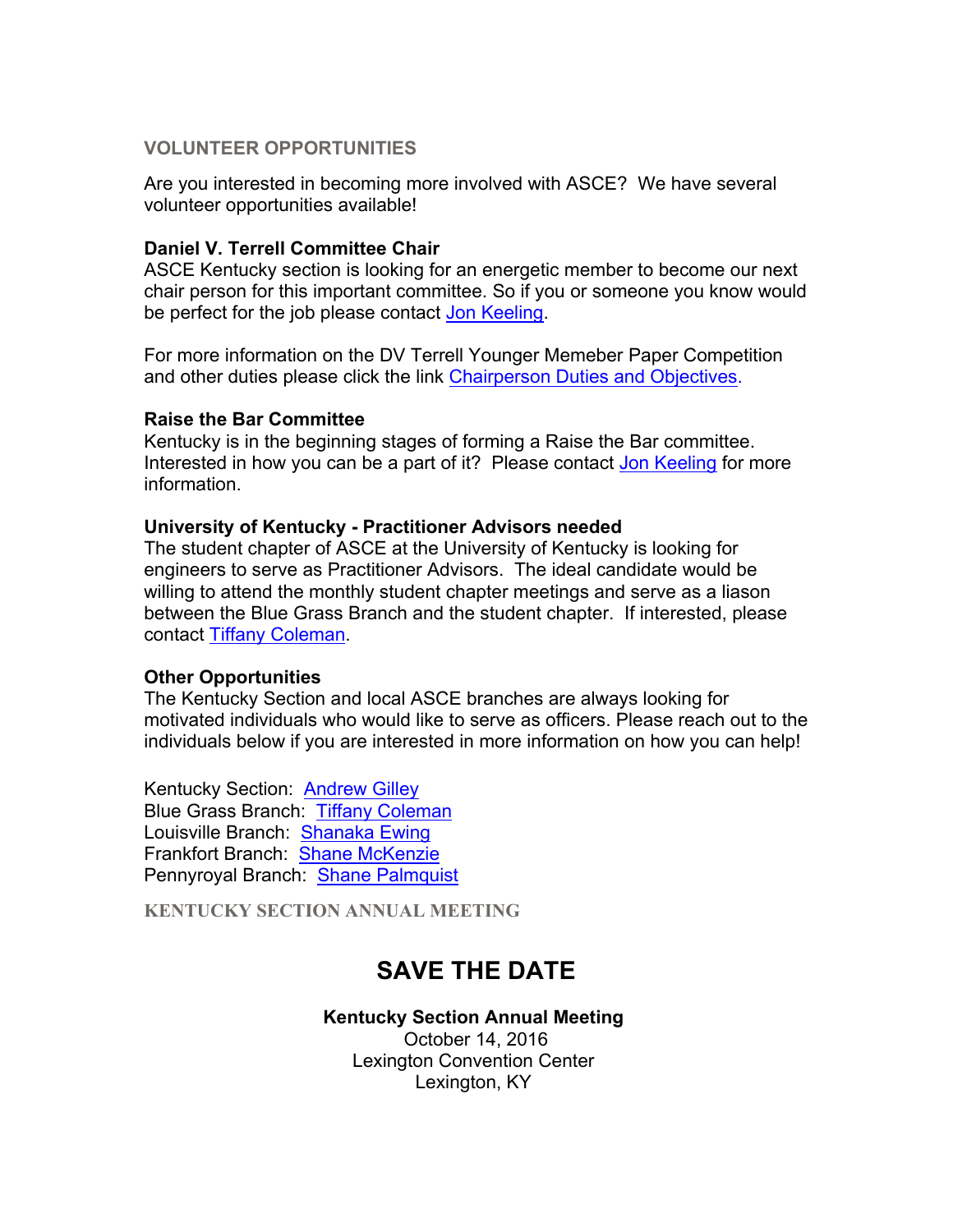We will have a full day of speakers on a variety of engineering topics, so you won't want to miss it!

See below for more information on being a speaker, sponsor, exhibitor, or to nominate someone for an award.

# **CALL FOR SPEAKERS**

For those interested in presenting at the annual meeting, we ask that you send an abstract (500 words or less) on your topic no later than August 5, 2016 to Joshua Johnson.

# **SPONSORS AND EXHIBITORS**

If your company is interested in being a Sponsor or Exhibitor at the event, please contact Joshua Johnson for more information.

- $\circ$  Level 1 Sponsor \$100 (company logo displayed throughout the event)
- $\circ$  Level 2 Sponsor \$250 (company logo displayed throughout the event, one free registration)
- o Exhibitor \$250 (company logo displayed throughout the event, and booth space outside of meeting rooms)

# **ENGINEERING AWARDS**

The Kentucky Section will be presenting the following awards at our annual meeting:

- $\circ$  Distinguished Engineer in Education
- $\circ$  Distinguished Young Engineer (under 35)
- o Distinguished Engineer in Private Practice
- $\circ$  Distinguished Engineer in Public Sector
- $\circ$  Outstanding Student Organization
- o Robert M. Gillim Professional Recognition Award

To nominate someone, please contact Joshua Johnson.

# **KENTUCKY SECTION EVENTS**

# **National Historic Civil Engineering Landmark - Plaque Dedication**

On May 20, the Kentucky Section dedicated the bronze plaque recognizing the Royal Colonial Boundary of 1665 at Lake Barkley State Park. The landmark, officially named in 1985, represents the boundary between Virginia and North Carolina and between Kentucky and Tennessee. This is the second of two plaques recognizing this Civil Engineering achievement. The first plaque is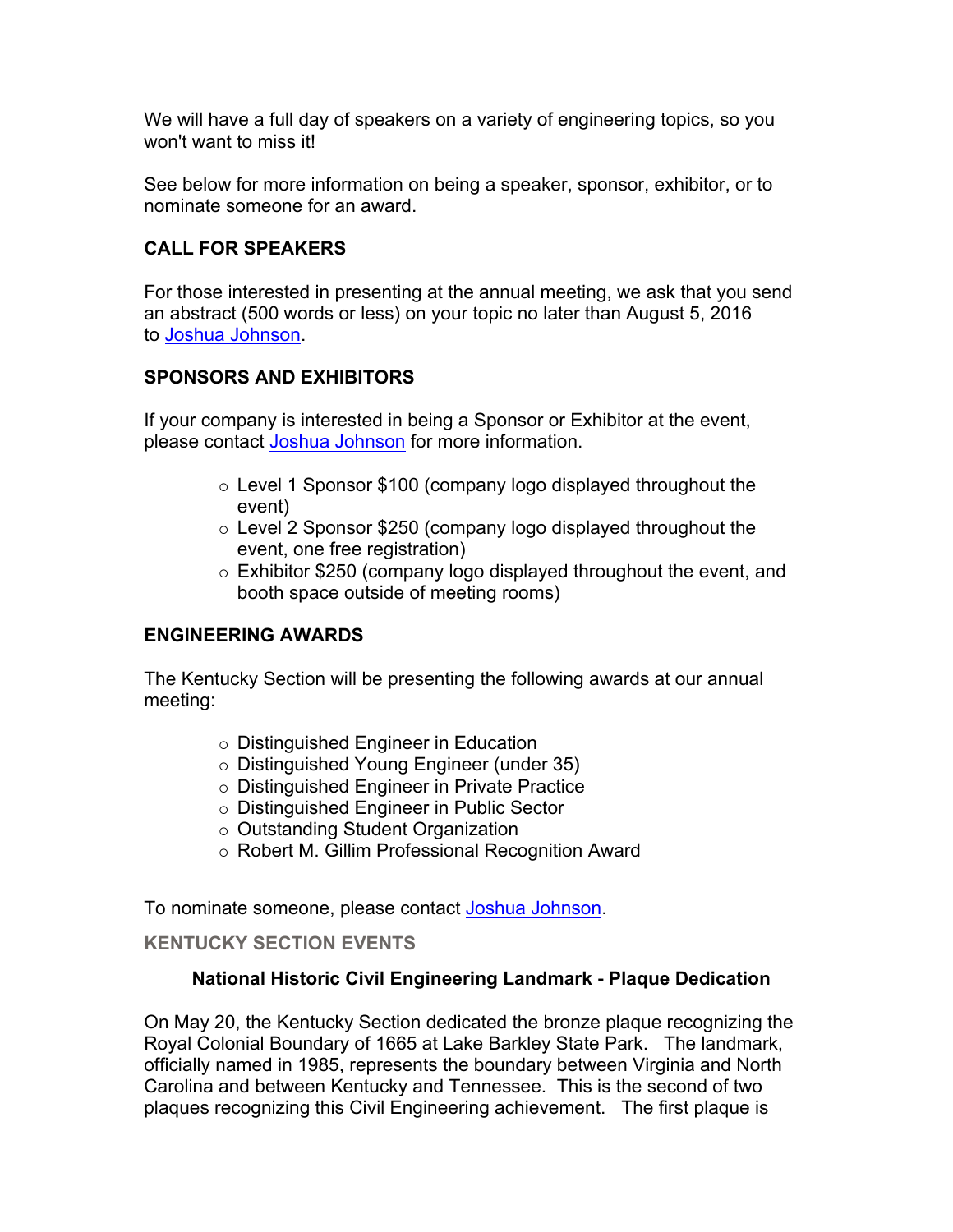

located at Cumberland Gap National Historic Park.

# **ASCE Legislative Fly-in**

The 2016 Legislative Fly-In organized by ASCE National was held in Washington DC onTuesday March 15 through March 17, 2016. Over 150 delegates attended the session.

Some of the major items discussed at the Fly-In include:

- o Federal Aviation Administration (FAA) Reauthorization
- o Water Resources Development Act (WRDA) Issues
- $\circ$  Water Infrastructure Funding

The Kentucky delegation met with the Legislative Assistants of Senator Rand Paul, Senator Mitch McConnell and Representative John Yarmuth.

The Delegation requested the elected officials to work across the aisle to fund the above mentioned initiatives. The Delegation also provided an informational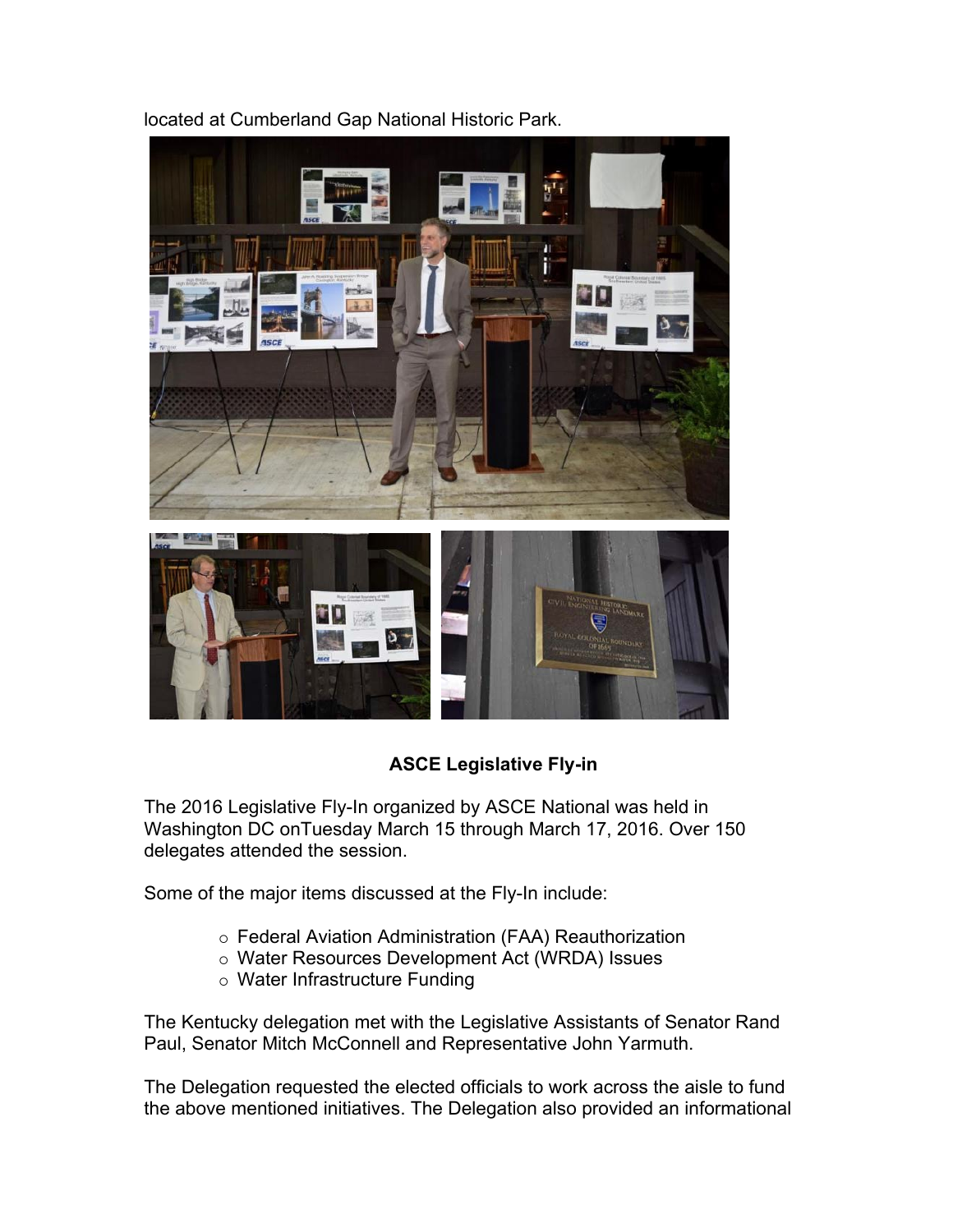binder to the representatives that included key talking points to help authorize funding for the initiatives.

The Delegation, echoing ASCE Government Relations' concern, stressed the need for Congress to identify a reliable, sustained user fee approach to building and maintaining the nation's infrastructure.

The Kentucky Delegation will continue to meet with the elected officials or their representatives when they came back to their home state. We encourage all ASCE members to write, call or attend local meeting with the elected officials to show support for passage of the bills indicated above or express the need to fund the construction and maintenance of America's aging infrastructure.

#### **OTHER ANNOUNCEMENTS**

# **PE Review Course**

Taking the PE this Fall? Don't miss the Fall Civil Engineering PE Review Course held in Frankfort at the Kentucky Engineering Center. See this registration form for more information.

# **47th Ohio River Valley Soil Seminar (ORVSS)**

Registration is now open for the Kentucky Geotechnical Engineering Group's 2016 Ohio River Valley Soil Seminar (ORVSS). This year's topic is "Geotechnical Aspects of the Louisville - Southern Indiana Ohio River Bridges Project." The seminar will be held on November 16, 2016. Please visit the ORVSS webpage below for more information. Early Registration ends October 21. You can register online through the site, or by mail with the Information Flyer available on the site.

# **2016 ORVSS Registration**

For any questions, please contact Travis Andres (Exhibitors Contact) or Samantha Schardein or Jay Mazzoni (Registration).

# **Congratulations to Joseph Albrecht!**

Joseph Albrecht (former University of Lousiville ASCE Student Chapter Vice President) has had his photo selected for the 2017 ASCE Bridges Calendar.

He has also been selected to compete in the People's Choice Award Contest. To show your support and vote for his photo, click here.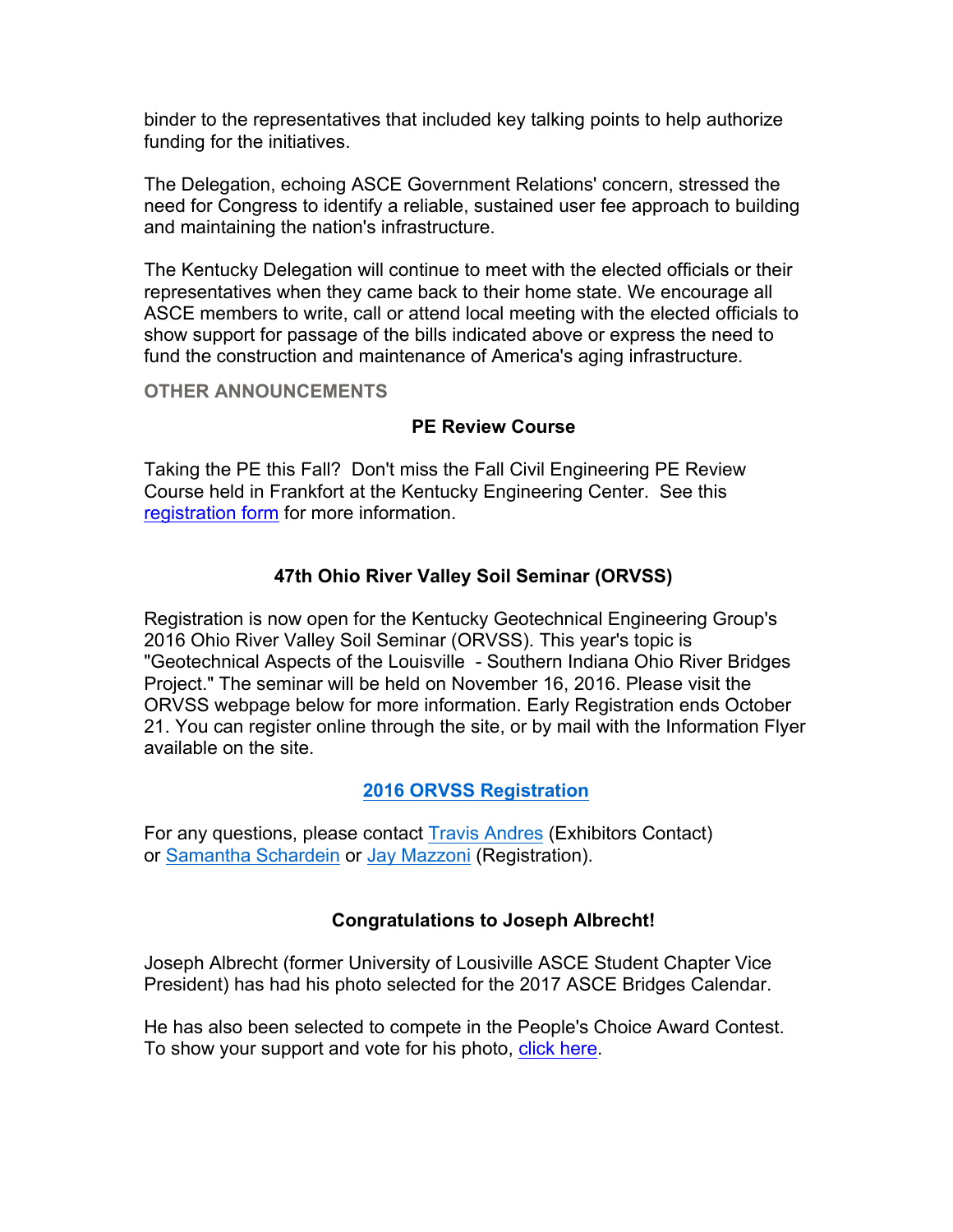

Aqueduct of Segovia - photo by Joseph Albrecht

# **Higher Logic's ASCE Collaborate**

ASCE COLLABORATE is the social networking aspect of ASCE, organized in communities. Each ASCE member is placed in a community based on their Section preference, committee assignment, or other ASCE activity participation. It combines the instant, active response features of email and listservs with discussion forums.

It is similar to LinkedIn and Facebook, but is specifically for ASCE. You can participate in discussion threads or start new conversations. You may receive real time or daily digests of community activity or you may turn this feature off. You decide by customizing your settings. There are many added bonuses such as the ability to share large files without cluttering your inbox and instant access to your ASCE contacts and colleagues.

Information on how to sign up and start engaging with your colleagues can be found here.

**BRANCH REPORTS**

# **BLUEGRASS BRANCH**

The Blue Grass Branch held their annual mini-career fair in March at the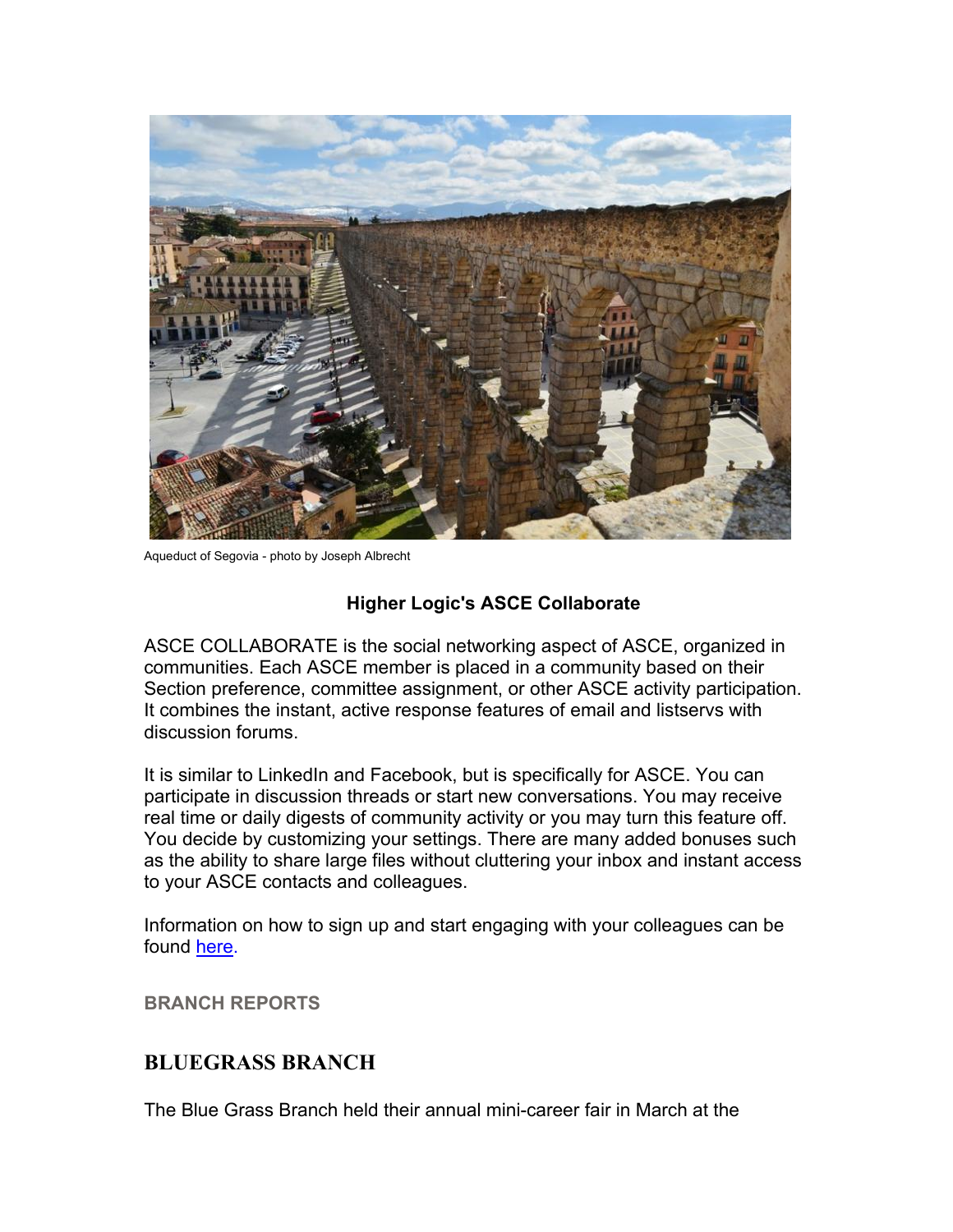University of Kentucky for Civil Engineering students. Eight companies were represented and approximately 50 UK students attended.

In April, a joint meeting was held with the Frankfort Branch. The branches were fortunate to have Blaine D. Leonard, former president of ASCE, speak on autonomous vehicles. Nearly 100 people attended this meeting to learn the advancements in technology, where both automakers and google paths are leading, and what we should be preparing for in Kentucky.

In May, the branch toured Newton's Attic, a local non-profit that offers hands-on activities to students interested in science and engineering. The meeting was held on election day so that the group could see a class in action.

In June, the branch held their annual picnic. A group of engineers and their families gathered at a local park for a fun afternoon.

## **Upcoming Meetings and Events**

# **August Meeting and Officer Installation**

August 26, 2016 at noon Stuart Room in the Carnegie Center

This meeting will kick off the 2016-2017 year and will include officer installation and a presentation on the Vaughn's Branch Stream Restoration by Carmen T. Agouridis, Ph.D., P.E. from the Biosystems and Agricultural Engineering Department at UK.

*If you are interested in more information about what the Blue Grass Branch is doing or if you want to get more involved, please contact them at ascebb@gmail.com, check out their website at www.bluegrassbranchasce.com or like them on Facebook!*

# *ASCE Bluegrass Branch Younger Member Group*

In February, the Bluegrass Branch Younger Member group hosted a group of ASCE members at West 6th Brewing in downtown Lexington to watch the Kentucky vs. Tennessee Men's Basketball Game. The event was well attended and enjoyable for all.

Also in February, several younger members volunteered to speak on engineering-related topics at area elementary, middle, and high schools during E-Week. Presentations varied from basic engineering principles and design processes to structural, transportation, geotechnical, water, stormwater, and wastewater topics.

# **Upcoming Meetings and Events**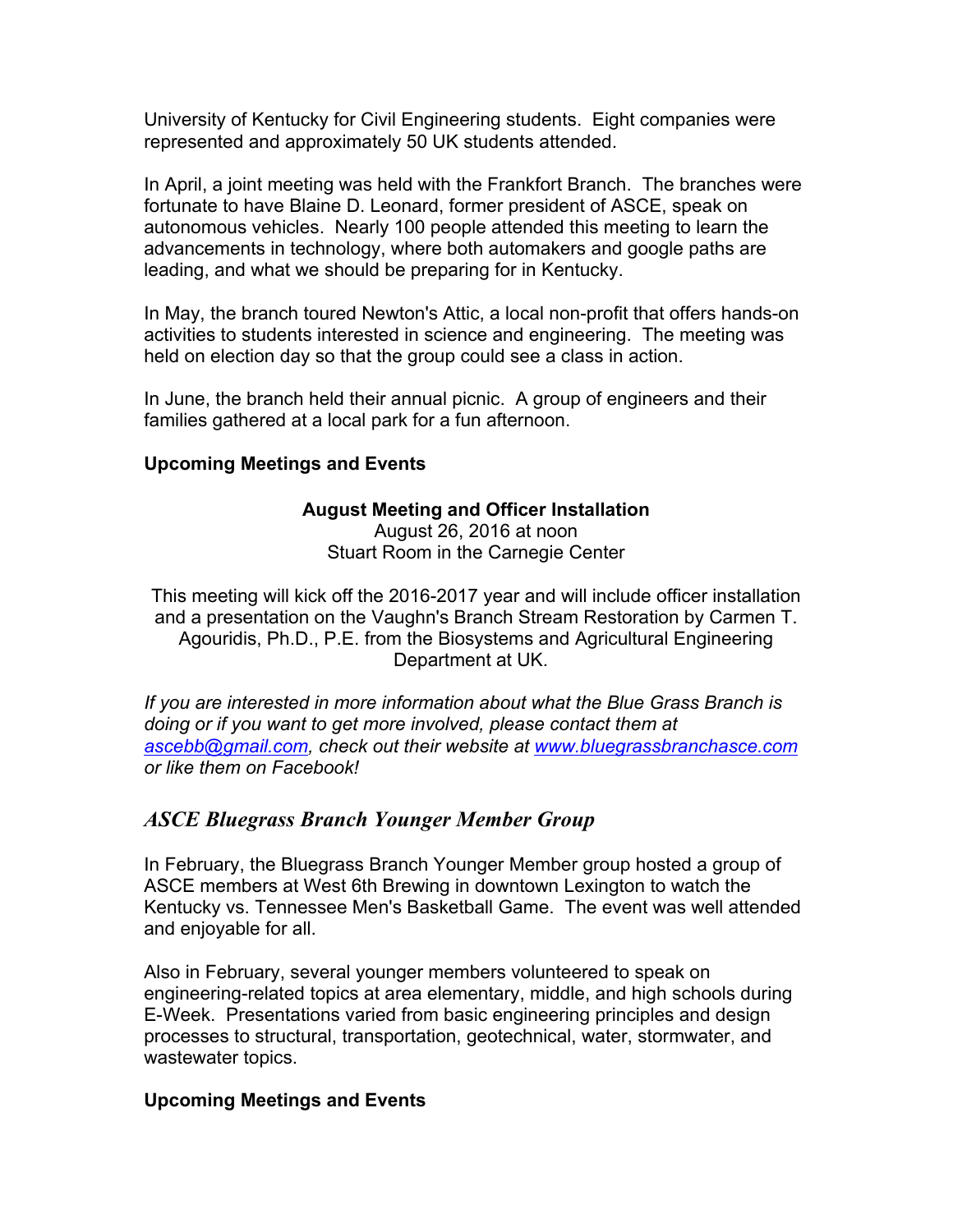The Younger Member Group along with Lexington's Bluegrass Greensource is having a stream clean-up of Cane Run along Lexington's Legacy Trail. The clean-up will be held at 2:00 P.M. on Sunday, August 14. Volunteers should meet in the Legacy Trail Parking Area on McGrathiana Parkway in Coldstream Park. Bring rubber boots or waders if you have them, and bring your friends! Beverages and snacks will be provided. Look for the tent set up near the parking area.

For more information or if you have questions, email **Lindsie Nicholas or Emily** Epperson or call them at 859-225-8500.

*For more information on the Blue Grass Branch Younger Member group, please check out their website at http://www.bluegrassbranchasce.com/younger-member-page or contact Lindsie Nichols or Emily Epperson!*

# **FRANKFORT BRANCH**

In February, the Frankfort branch celebrated E-Week by participating in pre-teen outreach at local area schools.

In April, a joint meeting was held with the Blue Grass Branch. The branches were fortunate to have Blaine D. Leonard, former president of ASCE, speak on autonomous vehicles. Nearly 100 people attended this meeting to learn the advancements in technology, where both automakers and google paths are leading, and what we should be preparing for in Kentucky.

In April, the branch held 45-minute sessions with students in grades K-8 beginning with a *What do Civil Engineers Do* presentation followed by hands on activities including: Build a Tower; Build a Bridge, Enviroscape, and Potential/Kinetic Energy by building Marshmallow Slingshots and Marble Roller Coasters.

In May, the branch hosted a tour of the new Frankfort office building, which gave a behind-the-scenes look at the new office building prior to its opening. The tour included explanations on the site/civil aspects and project challenges and was led by Ben Simmons with EOP Architects and Chris Howard of Carman Engineering.

# **Upcoming Meetings and Events**

**August Meeting** TBD Details to follow.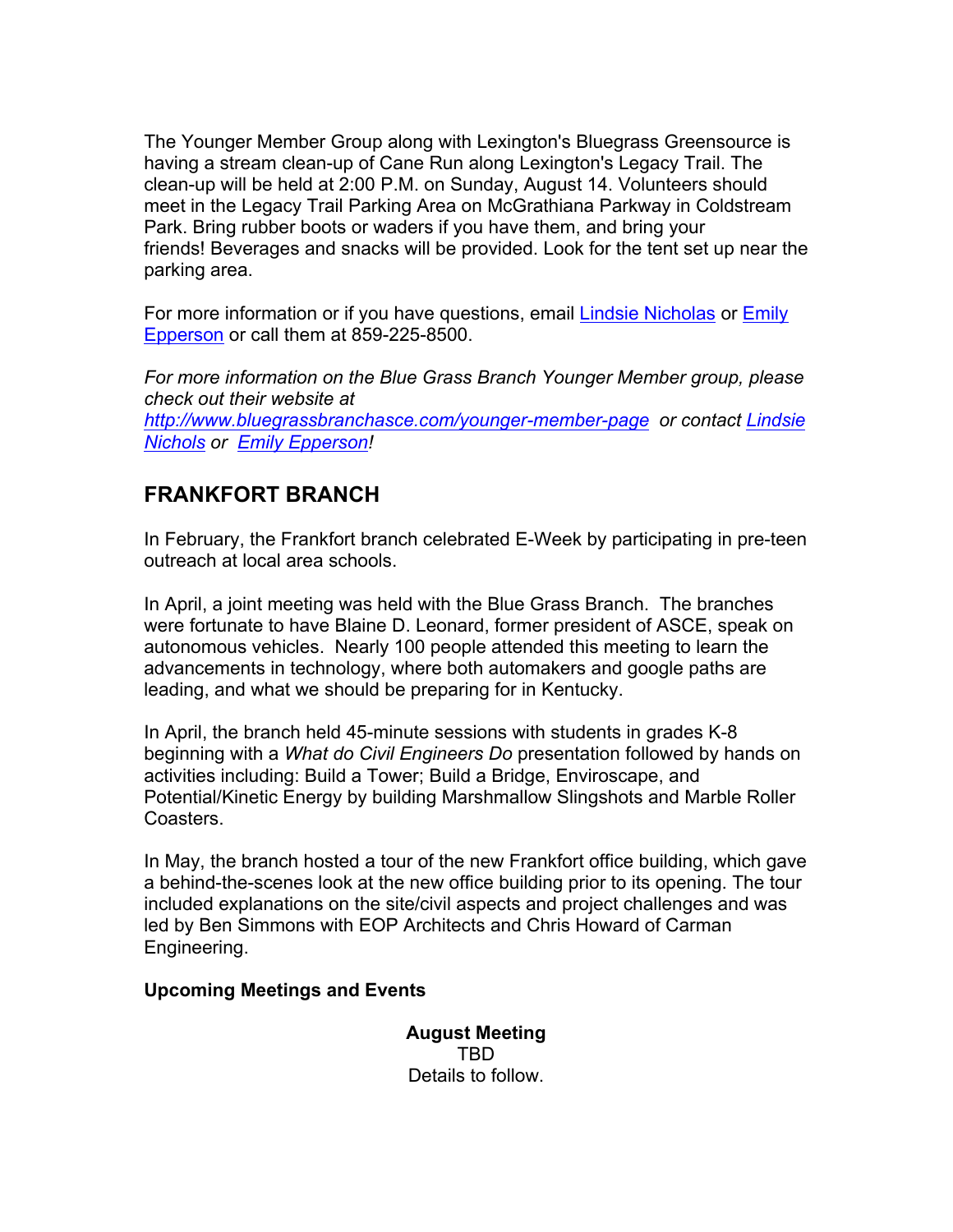*For more information on the Frankfort Branch, please contact Shane McKenzie*

# **LOUISVILLE BRANCH**

In March, the Louisville Branch held a meeting with guest speaker B. David Cox, Executive Director of the Kentucky State Board of Licensure for Professional Engineers and Land Surveyors (KYBOELS) who presented on services that KYBOELS provides.

In April, the branch held a lunch meeting where Dr. Richard Li from the University of Louisville presented on *Interdisciplinary Research Towards a Smarter, Safer, Sustainable Transportation System*. Dr. Omid Ghasemi Fare, from the University of Louisville also presented on *Energy Harvesting Through Geothermal Piles-Analysis, Modeling & Design.* The UofL ASCE/SAME Student Chapter also attended and gave a brief presentation on the 2016 Ohio Valley Student Competition.

In May, the branch held a meeting where Robert Bates with the Louisville & Jefferson Metropolitan Sewer District gave a presentation on *Engineering and Sustainability in Wastewater Treatment.* 

# **Upcoming Meetings and Events**

**September Meeting** TBD Details to follow.

*If you are interested in more information about what the Louisville Branch is doing or if you want to get more involved, please contact Shanaka Ewing, or check out their website at http://branches.asce.org/louisville/*

# *ASCE Louisville Branch Younger Member Group*

In February, the Louisville Branch YMG held a monthly lunch meeting at Brick House Tavern and Tap. The purpose of the meeting was to discuss upcoming events for the first quarter of 2016.

Also in February, the Louisville Branch YMG provided volunteering assistance for the Kentucky MATHCOUNTS' local chapter competition. MATHCOUNTS is a nationwide program to engage middle school students in a fun, challenging math program to expand their academic and professional opportunities. Volunteers helped grade and moderate the various tests throughout the day.

During E-Week, three members of the Louisville Branch YMG volunteered at various middle schools in Louisville. Members met with over 100 students and gave a presentation describing what engineering is and provided